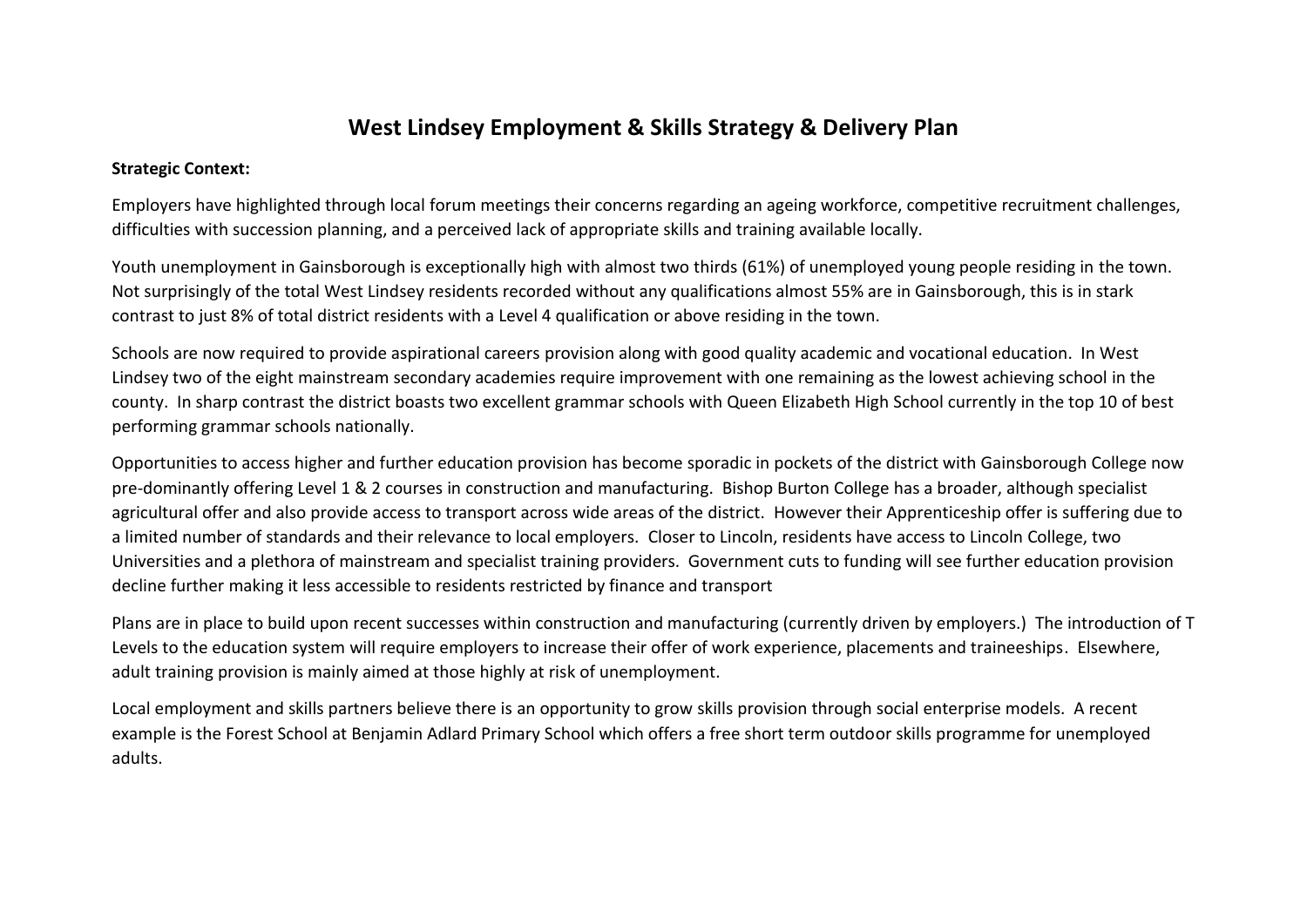## **Employment & Skills Vision, Aims & Objectives**

#### **Vision:**

A resilient and diverse rural district which has embraced sustainable growth whilst retaining its quality, heritage and character for the benefit of all.

#### **Strategic Theme:**

A highly skilled and productive workforce with local jobs and training options to match their needs

#### **Key areas identified to achieve the priorities:**

#### **AIM 1:**

All learners within education or training have equal opportunity to develop their knowledge, understanding, skills and attitudes regardless of social background, race, gender or ability. They will have access to the information, advice and guidance they need to make informed choices about their learning or development along with visible and specific skills pathways, available at the point of need, to enable them to enter and progress in work.

#### **Objectives:**

- 1. All individuals across West Lindsey that are unemployed, low paid or low skilled will have access to targeted and relevant provision focused on enabling them to move into or to progress in sustainable employment.
- 2. Work with wider groups and partners to motivate and inspire pre-16 learners within education to attain 5 or more GCSE's including Maths and English and to ensure there is sufficient provision and capacity to improve literacy, numeracy and digital skills within post-16 education and training.
- 3. Facilitate careers activities into schools, offer support around the Gatsby Benchmarks and help build the evidence base required to output positive Ofsted assessments.
- 4. Increase the number of post 16 year olds completing level 3 qualifications through education, employment and training and significantly reducing the "drop out" rate within this specific age group.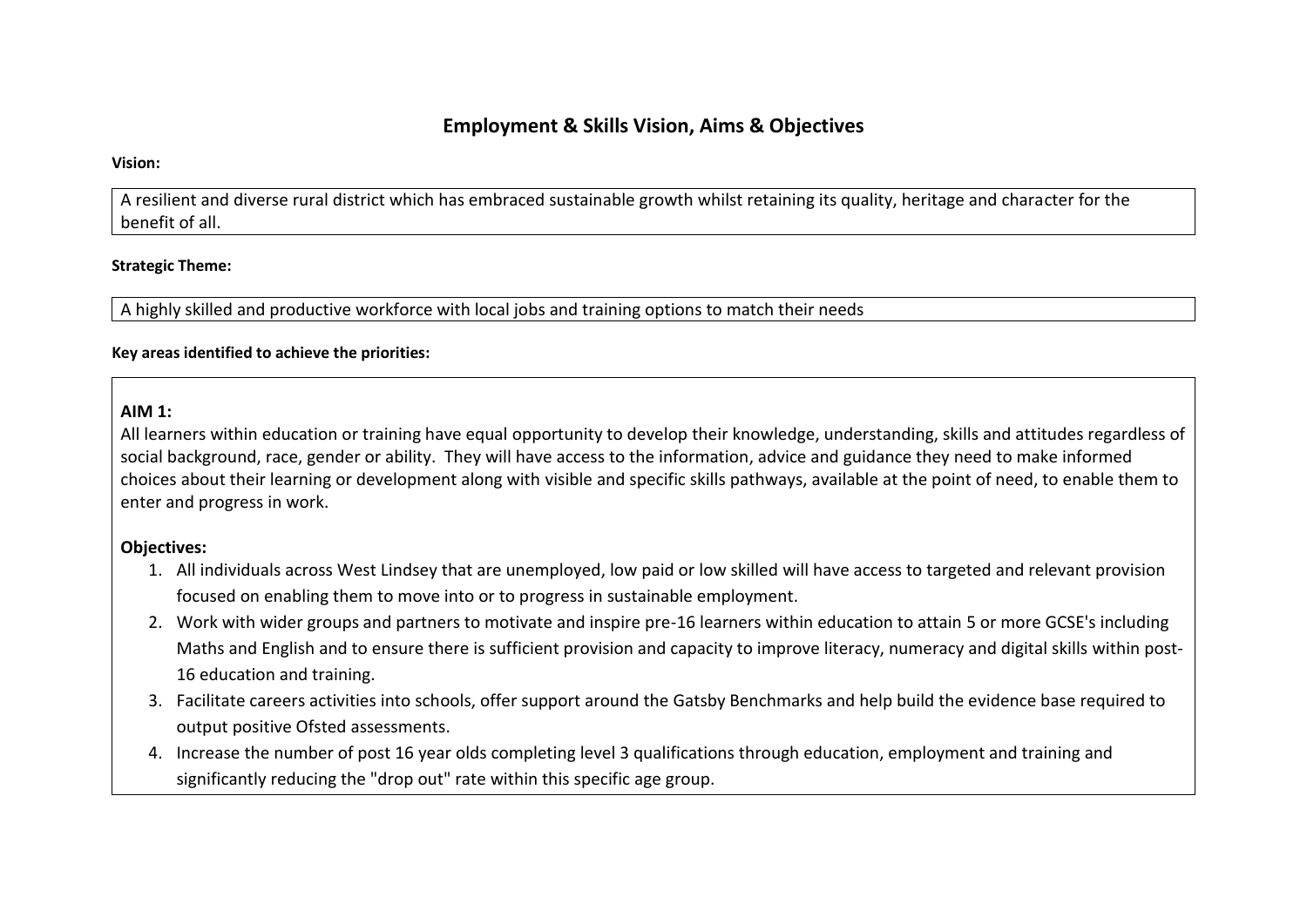- 5. Enable learners to understand local industry, future employment opportunities and be motivated to achieve the "employability skills" required by employers.
- 6. Develop projects that address the deep underlying causes of NEETs and provide preventive measures to move young people away from becoming NEET.
- 7. Increase the number of higher level Apprenticeships (Level 3 and above) on offer and ensure a better "yield" of Apprenticeship successes.

## **AIM 2:**

Employers should articulate their skills needs clearly to the community, providers and other key stakeholders. Providers and stakeholders will work together to develop a future talent pool. New and existing employers will feel confident to invest further in the town, through expansion of the workforce and skills investment in their people.

## **Objectives:**

- 1. Facilitate a better transfer of information about industry to providers so that they understand what the labour market needs, and provide incentives to innovative solutions that respond to that need.
- 2. Training and education providers must have up to date knowledge and skills to deliver the professional and technical high level training and qualifications required within our key sectors.
- 3. Support employers to implement succession planning strategies so they can manage and accommodate a growing, ageing workforce.
- 4. Gain commitment from employers to offer a range of paid work with training opportunities including Apprenticeships, Traineeships, Graduate Internships, Work Placements and Work Experience.
- 5. Encourage employers to plan and implement recruitment and induction strategies that will enable people to achieve sustainable employment outcomes and progression in work.
- 6. Ensure that rurality issues such as travel and limited provision does not become a barrier into quality, relevant and flexible learning.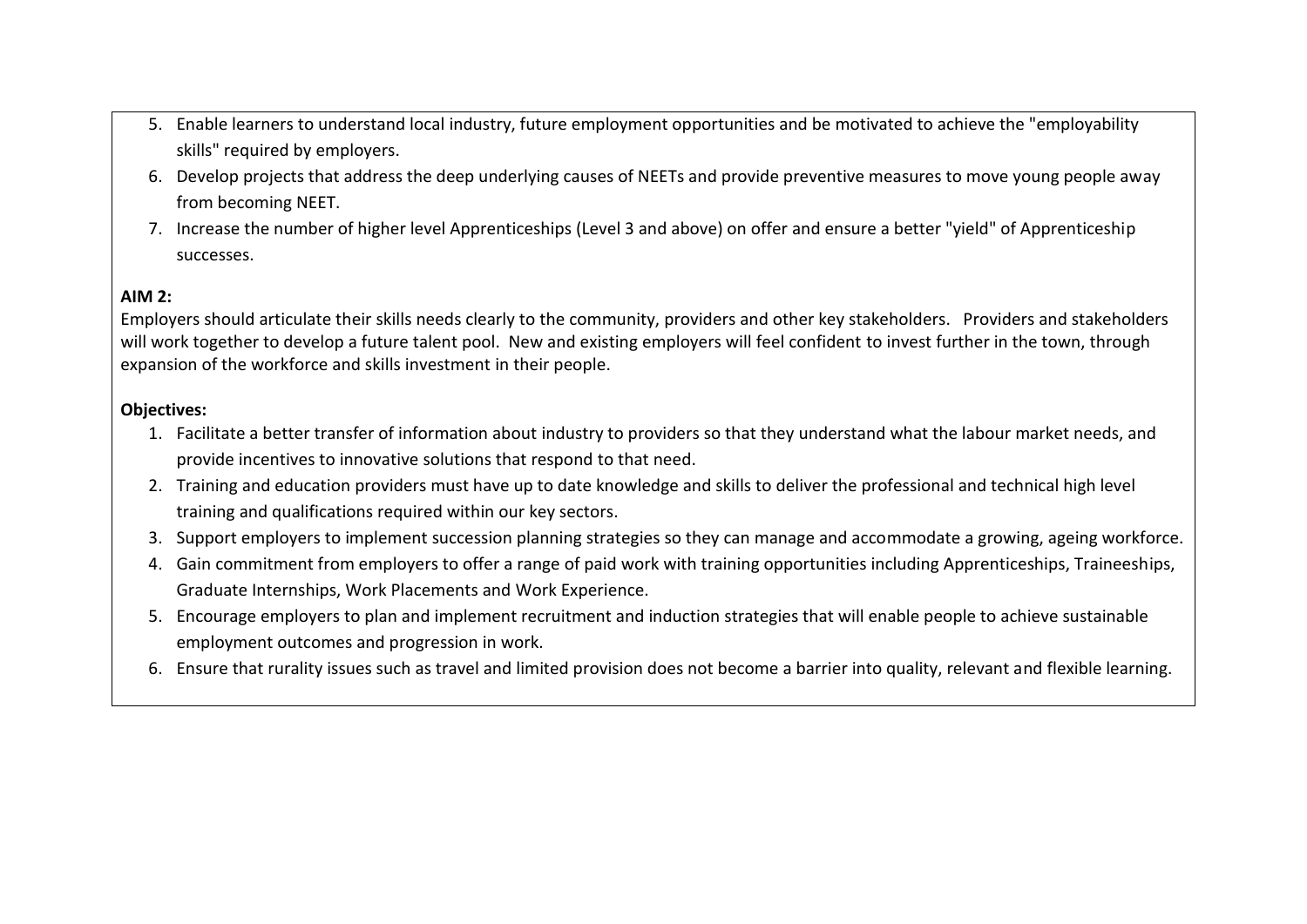# West Lindsey Employment & Skills Partnership

## Delivery Plan

## **Partnership Members:**

| Name                   | Partner                                  |
|------------------------|------------------------------------------|
| Amanda Bouttell        | West Lindsey District Council            |
| Mike Johnson           | <b>LAGAT</b>                             |
| Jill Dickson           | <b>ACIS</b>                              |
| Janet Farr             | Community Learning in Partnership (CLIP) |
| Damon Parkinson        | <b>Riverside Training</b>                |
| <b>Graham Metcalfe</b> | <b>DWP</b>                               |
| Allison Webb           | <b>Bishop Grosseteste University</b>     |
| Paul Holland           | <b>Bishop Burton College</b>             |
| <b>Terry McCarthy</b>  | Lincoln/Gainsborough College             |
| <b>Heather Arnatt</b>  | <b>Voluntary Centre Services</b>         |
| Shirley Innes          | University of Lincoln                    |
| Darren Scott           | <b>National Careers Service</b>          |
| Anna Leng              | The Gainsborough Academy                 |

**Budget:** £10k

## **Sept 2018 –Sept 2019**

| <b>Activity</b>                     | <b>Details</b>                                                 | <b>Outcomes</b>                 |
|-------------------------------------|----------------------------------------------------------------|---------------------------------|
|                                     |                                                                |                                 |
| Careers Event at the Blues Club for | Around 30 providers and employers attended this event to offer | 98 delegates attended the event |
| job seekers and long term           | a range of opportunities including – training courses,         | over the day.                   |
| unemployed.                         | employment, volunteering and apprenticeships. The event was    |                                 |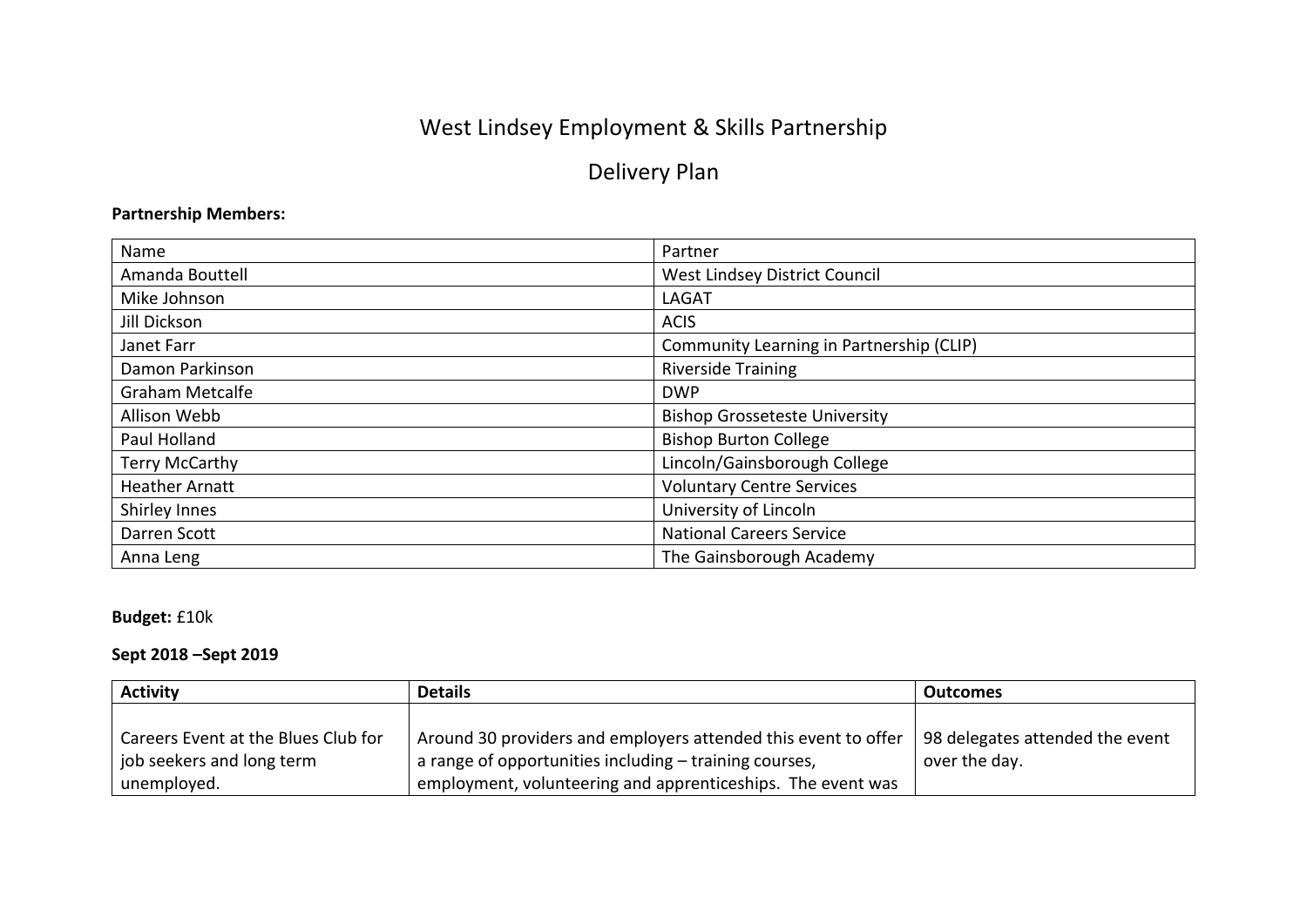| Lead Organisation: WLDC supported<br>by Skills Partnership                                                                    | held in June 2018 and was open during the day to make it<br>accessible to job seekers and students                                                                                                                                                                                                                                                                                                                                                                                                                                                                                                                                                                                                 |                                                                                                                                                                    |
|-------------------------------------------------------------------------------------------------------------------------------|----------------------------------------------------------------------------------------------------------------------------------------------------------------------------------------------------------------------------------------------------------------------------------------------------------------------------------------------------------------------------------------------------------------------------------------------------------------------------------------------------------------------------------------------------------------------------------------------------------------------------------------------------------------------------------------------------|--------------------------------------------------------------------------------------------------------------------------------------------------------------------|
| Mental Health Awareness Event for<br>Employers<br>Lead Organisation: WLDC supported<br>by Skills Partnership                  | The event was held at the Golf Club in Gainsborough on 10 <sup>th</sup><br>October 2018, providing information, advice and support to<br>employers to enable them to be more effective when<br>addressing mental health issues within the workplace.<br>Speakers were on hand to:<br>Provide advice and re-assurance on managing mental<br>$\bullet$<br>health as an employer.<br>Offer case studies on how to manage the<br>$\bullet$<br>employer/employee relationship. Examples from ACIS<br>Housing.<br>Report on findings from the Talent Match initiative and<br>$\bullet$<br>the impact this project has had in supporting people with<br>mental health issues get back into the workplace. | Over 50 delegates attended.                                                                                                                                        |
| Mental Health First Aid Training<br><b>Course for Employers</b><br>Lead Organisation: WLDC supported<br>by Skills Partnership | Following the Mental Health Awareness event the Partnership<br>agreed to subsidise a 2 day training course for employers. Each<br>organisation nominated an individual to become a mental<br>health first aider.<br>The training took place in January 2019                                                                                                                                                                                                                                                                                                                                                                                                                                        | 14 participants completed the<br>accredited course.<br>Employers contributed 50%<br>towards the training and 50% was<br>subsidised by the WL Skills<br>Partnership |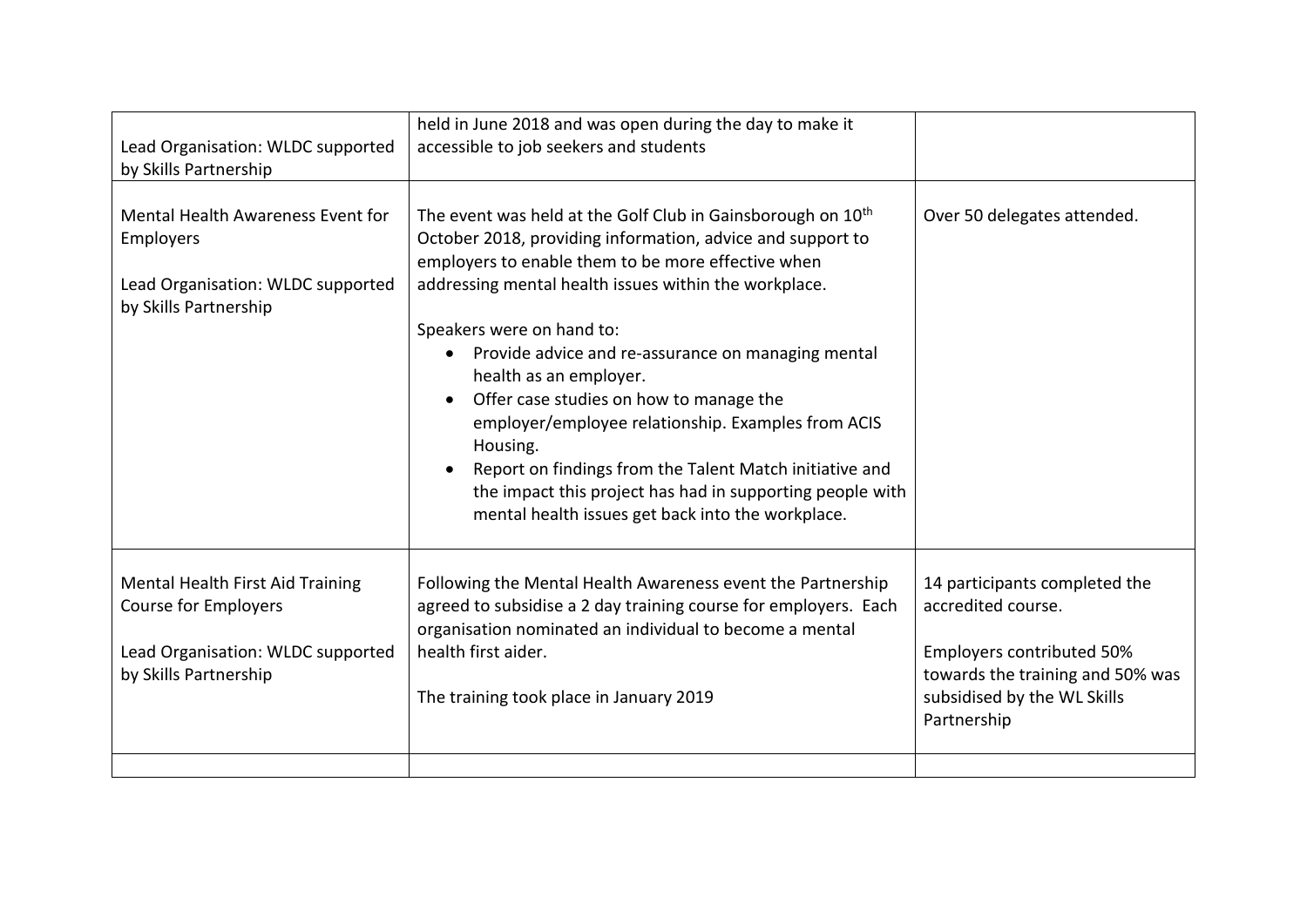| Disability Confident Workshop for<br>Employers<br>Lead Organisation: DWP<br>Supported by WLDC and the Skills<br>Partnership | In West Lindsey alone there are close to 4000 unemployed<br>people with some form of disability. This workshop was focused<br>on employers based in the district, to enable them to become<br>part of the solution.<br>Disability Confident is about recruiting and retaining disabled<br>people and people with health conditions for their skills and<br>talent.<br>The workshop aimed to provide:<br>Expert Advice - What support is available businesses.<br>Understand how to make your business more disability<br>aware.<br>Hear from Local support organisations<br>$\bullet$                                       | The event attracted approx. 30<br>delegates.<br>Several organisations have<br>pledged to sign up to the Disability<br>Confident framework for<br>employers.                                                                                                                                                                                                             |
|-----------------------------------------------------------------------------------------------------------------------------|-----------------------------------------------------------------------------------------------------------------------------------------------------------------------------------------------------------------------------------------------------------------------------------------------------------------------------------------------------------------------------------------------------------------------------------------------------------------------------------------------------------------------------------------------------------------------------------------------------------------------------|-------------------------------------------------------------------------------------------------------------------------------------------------------------------------------------------------------------------------------------------------------------------------------------------------------------------------------------------------------------------------|
| Made In Gainsborough Project<br>Lead Organisations WLDC and<br>Lincoln College<br>Supported by local employers              | "Made in Gainsborough" has been established as a partnership<br>between West Lindsey District Council, Lincoln College Group,<br>and a consortium of up to 8 Gainsborough based engineering<br>businesses. The project aims to:<br>Provide 15-25 Apprenticeship opportunities per year<br>starting Sept 2018 - Sept 2021.<br>Specifically showcase the engineering businesses that<br>are operating successfully within the Gainsborough area.<br>Raise the general profile of the local<br>manufacturing/engineering sector and the range of<br>careers opportunities that are available for people over<br>the age of 16. | Secured £75k from Gainsborough<br>Development Trust and a further<br>£13k from the GLLEP to match<br>fund the project with the College.<br>20 learners recruited to<br>programme in Year 1<br>16 Apprentices across 6<br>employers<br>95% retention on programme<br>Produced 1000 copies of a Made<br>in Gainsborough Brochure which<br>has been distributed to schools |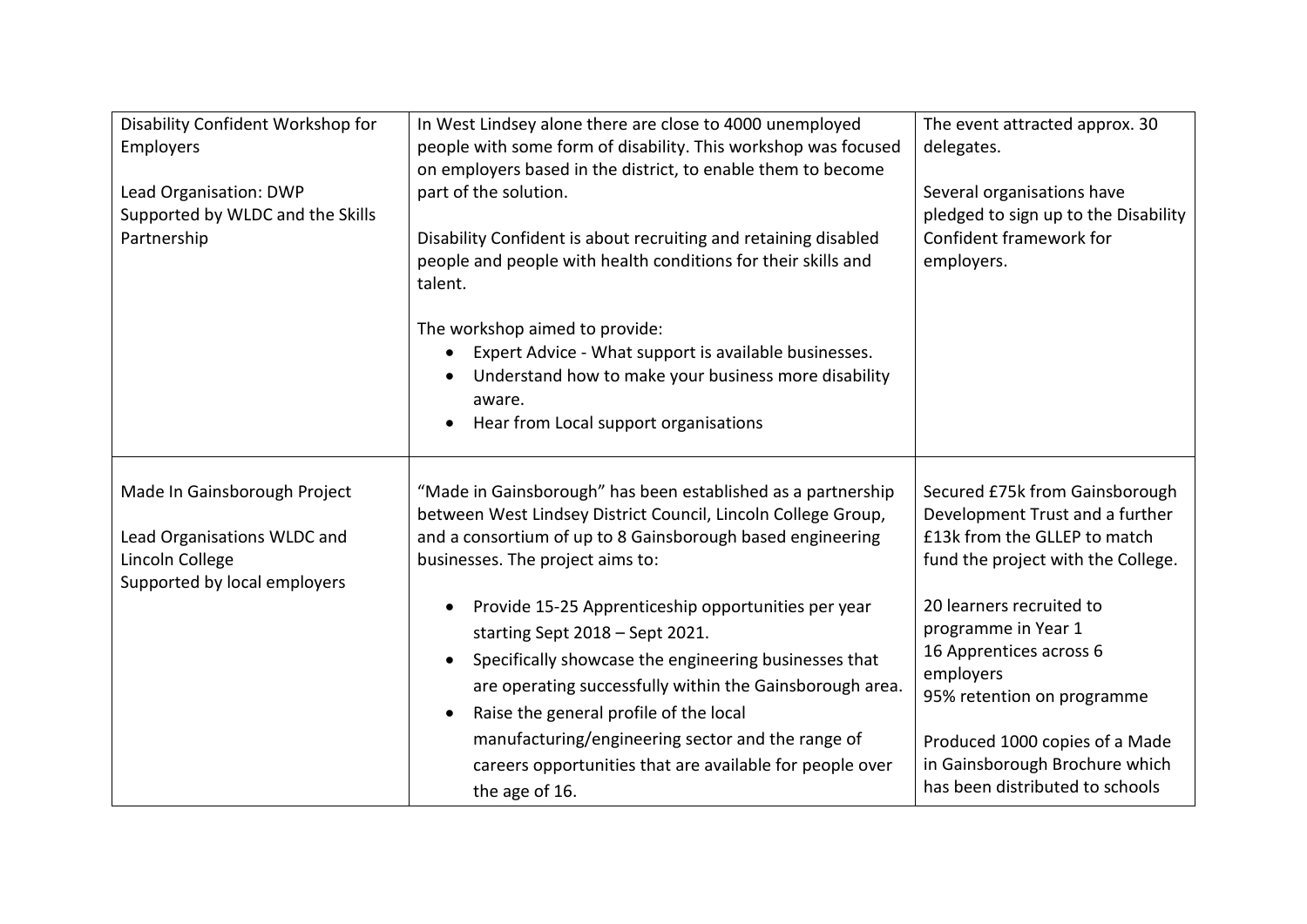|                                                                                                                                     | Ensure that engineering training provision is delivered in<br>$\bullet$<br>Gainsborough.<br>Engage more effectively with schools and Colleges by<br>training up to 10 industry educators.                                                                                                                                                                                                                                                                                                                                                                                                                                                                        | and at careers events. Supporting<br>materials include pull up banners.<br>Attended Careers days at The<br>Gainsborough Academy and De<br>Aston School.<br>WLDC has sponsored the t-shirts<br>and jackets for the Apprentices in<br>the first year.<br>Good profile through WL social<br>media |
|-------------------------------------------------------------------------------------------------------------------------------------|------------------------------------------------------------------------------------------------------------------------------------------------------------------------------------------------------------------------------------------------------------------------------------------------------------------------------------------------------------------------------------------------------------------------------------------------------------------------------------------------------------------------------------------------------------------------------------------------------------------------------------------------------------------|------------------------------------------------------------------------------------------------------------------------------------------------------------------------------------------------------------------------------------------------------------------------------------------------|
| Graduate Internship and Graduate<br>Booklet featuring local employers<br>Lead Organisation: WLDC supported<br>by Skills Partnership | The Skills Partnership has co-funded a 3 month internship with a<br>Lincoln University Graduate to develop a promotional brochure<br>which showcases a range of graduate opportunities, both<br>placements and jobs, which are available with employers from<br>the West Lindsey area. The Intern will work with employers to:<br>Identify funding opportunities available for businesses<br>$\bullet$<br>considering employing a HE student on placement or a<br>graduate.<br>Gather key information about the opportunities that local<br>employers offer to graduates and those with higher level<br>skills which will be included in a promotional brochure. | £1000 contribution from<br>University of Lincoln.<br>10 local employers have been<br>featured in the brochure.<br>Several businesses have met with<br>the University to discuss<br>Internship schemes.                                                                                         |
| Office for Students Challenge Fund                                                                                                  | University of Lincoln and Bishop Grosseteste University,<br>working in partnership with West Lindsey District Council and                                                                                                                                                                                                                                                                                                                                                                                                                                                                                                                                        | Project Value - c. £500k                                                                                                                                                                                                                                                                       |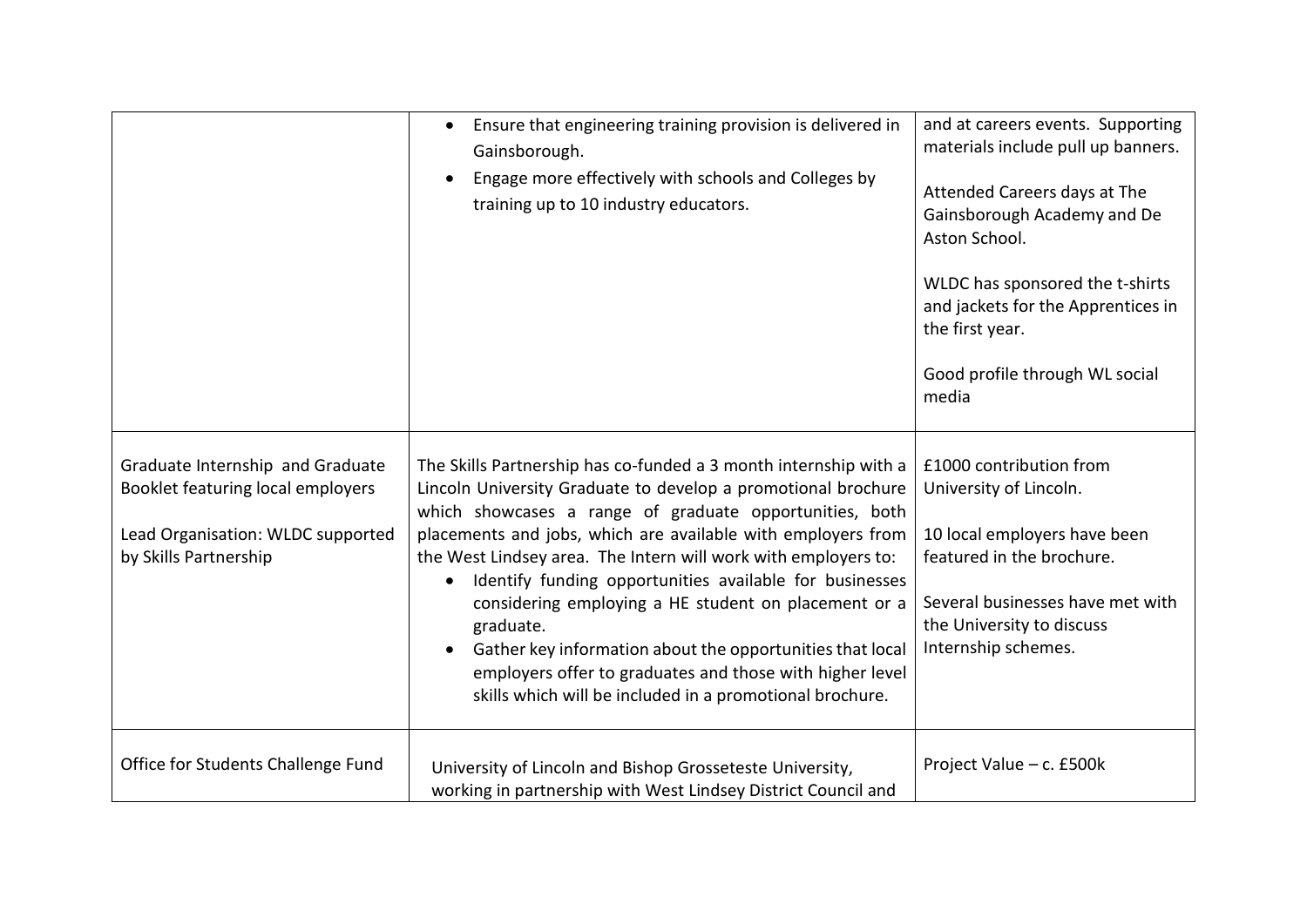| Lead Organisation: BG University &<br>University of Lincoln<br>Supported by WLDC                                                                            | local employers have successfully bid for funding to support<br>graduates returning to their local area.<br>How the scheme works:<br>A business presents a business problem to University<br>of Lincoln students<br>Students develop a way to assess the problem in the<br>form of a project.<br>Students present the project back to the business in<br>the hope it will remove the problem for the business.                                                                                                                                                                                                                                                                                                                                    | Successful bid announced June<br>2019                                                                                      |
|-------------------------------------------------------------------------------------------------------------------------------------------------------------|---------------------------------------------------------------------------------------------------------------------------------------------------------------------------------------------------------------------------------------------------------------------------------------------------------------------------------------------------------------------------------------------------------------------------------------------------------------------------------------------------------------------------------------------------------------------------------------------------------------------------------------------------------------------------------------------------------------------------------------------------|----------------------------------------------------------------------------------------------------------------------------|
| <b>Talent Match Legacy Project -YES</b><br>(Youth & Employer Support)<br>Lead Organisations: ACIS, Voluntary<br><b>Centre Services</b><br>Supported by WLDC | The Big Lottery nationally funded Talent Match Programme<br>concluded in Dec 2018 after 5 years. In Lincolnshire, the project<br>covered Gainsborough but was extended to include the wider<br>West Lindsey area in 2016 when it was recognised that<br>vulnerable young people (18-24) in rural areas were being<br>missed. Following a significant evaluation report, the Lottery<br>agreed to open up a national legacy fund for local projects that<br>could build on lessons learnt from the original programme.<br>WLDC, ACIS and VCS participated in the original programme and<br>met with the Lottery Funders to discuss an idea for a project<br>which was finally submitted by ACIS and VCS in partnership with<br>WLDC in early 2019. | Project value - £380k<br>The bid was successful in May<br>2019.<br>WLDC are represented on the<br>project management team. |
| Apprenticeship Ambassadors<br>Lead Organisation: LAGAT                                                                                                      | Mike Johnson is the Apprenticeship Ambassador lead<br>representative for Lincolnshire and has been tasked with<br>moving this spoke of the regional programme forward. There is                                                                                                                                                                                                                                                                                                                                                                                                                                                                                                                                                                   | Several organisations from the WL<br>area are actively involved as<br>ambassadors.                                         |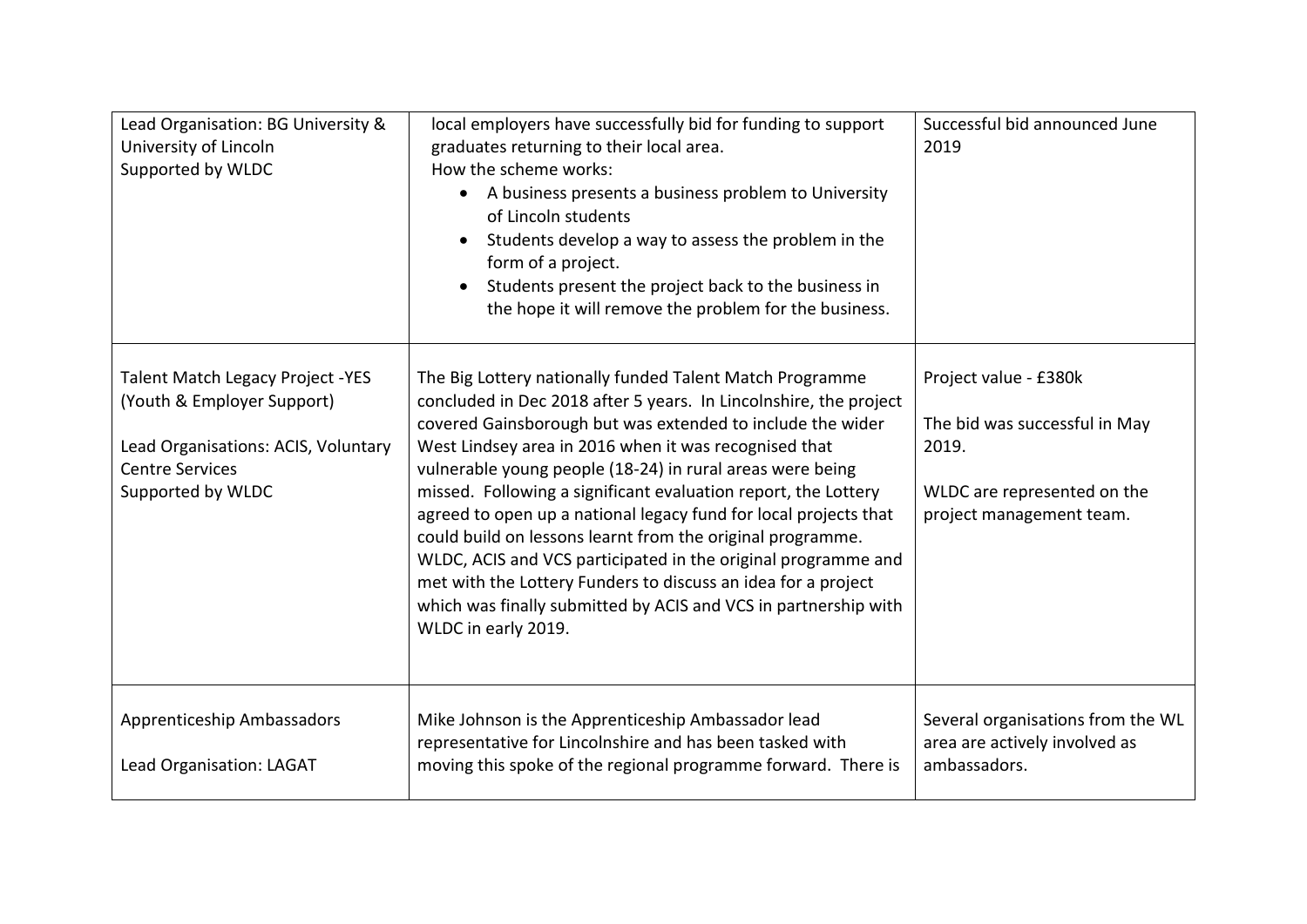| now a steering group in place made up of providers, young<br>people and businesses from across all areas of the county.                                                                                                                                                                                                                                                                                                                                                                                                                                                                                                                               | MiG apprentices will become<br>young ambassadors                                                                                                                                                                                                                                                                                                                                    |
|-------------------------------------------------------------------------------------------------------------------------------------------------------------------------------------------------------------------------------------------------------------------------------------------------------------------------------------------------------------------------------------------------------------------------------------------------------------------------------------------------------------------------------------------------------------------------------------------------------------------------------------------------------|-------------------------------------------------------------------------------------------------------------------------------------------------------------------------------------------------------------------------------------------------------------------------------------------------------------------------------------------------------------------------------------|
| Ambassadors are active champions for Apprenticeships and<br>organise and attend events and influence key decision making at<br>a local and regional level.                                                                                                                                                                                                                                                                                                                                                                                                                                                                                            | NAS Funding in place to support<br>marketing and events.                                                                                                                                                                                                                                                                                                                            |
| Clip were the only successful local provider to bid for funding<br>from the Skills Funding Agency in 2017. CareerNet is aimed at<br>those aged 18-24 and struggling to make a career choice. The<br>programme offers advice about a wide range of careers, as well<br>as a personalised development programme tailored to and<br>individual's skills and interests. Participants can access training,<br>attend company visit and work placements - whatever it takes<br>to get them on the road to success!<br>The Career Net programme has been so successful in the WL<br>area that is has recently been extended by the Skills Funding<br>Agency. | West Lindsey area:<br>Project Value: £525k<br>120 starts $-$ Aged 18-24<br>42 progressions into work or<br>Apprenticeships (35%) NB:<br>Progression to further learning,<br>unpaid work and traineeships are<br>also targets so the positive<br>progression rate is higher than<br>this.<br>As of today there are 15 learners<br>still "active" who are also likely to<br>progress. |
| The Council have been working to secure a relationship with the<br>new Trust at the school and this has improved over the past<br>year with regular meetings and activities taking place.                                                                                                                                                                                                                                                                                                                                                                                                                                                             | 3 briefing meetings with<br>members, council officers and<br>school leaders                                                                                                                                                                                                                                                                                                         |
|                                                                                                                                                                                                                                                                                                                                                                                                                                                                                                                                                                                                                                                       |                                                                                                                                                                                                                                                                                                                                                                                     |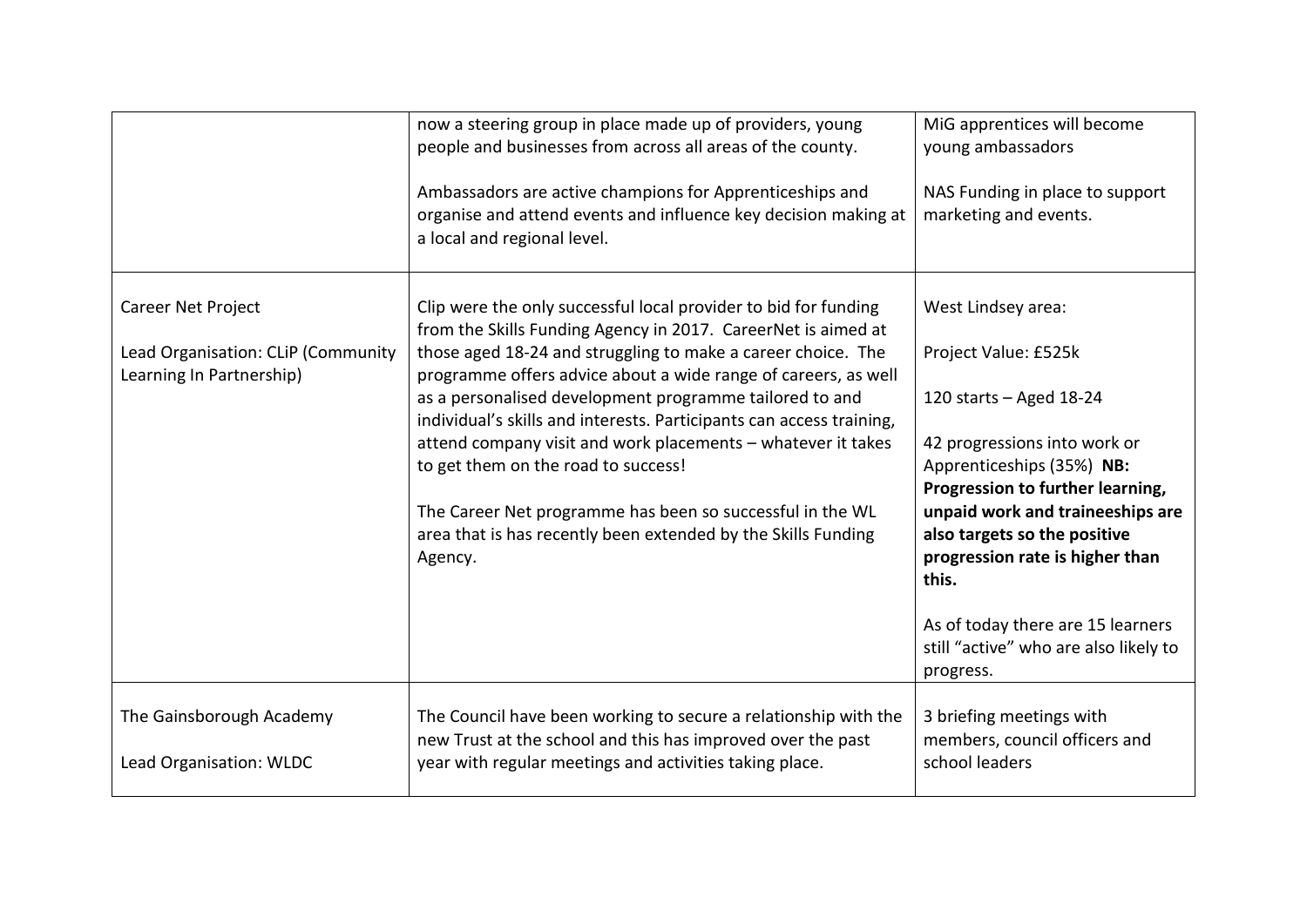|                                                                | The three key area's for focus include:<br>Communications - improving the reputation of the<br>school within the local community<br>Careers - linking the school with local employers, careers<br>events, Gainsborough Week etc<br>Community Services - support network to wrap around<br>the school and prevent services working with families in<br>isolation.                                                                                  | Various news releases and<br>facebook articles - supporting<br>parents evening, promoting the<br>Gainsborough Week activities.<br>School assembly talks to Year 11 -<br>employers include Gelders,<br>Stallard Kane, A Shulman, Pygott<br>& Crone.<br>School assembly talks to Year 10 -<br>employers confirmed include ABC<br>Accounting, WL Building Control,<br>East Midlands Instruments, AMP<br>Rose.<br>Delivery of Careers event during<br>Gainsborough Week. Providers<br>and employers attended the event<br>which all pupils had the<br>opportunity to access. |
|----------------------------------------------------------------|---------------------------------------------------------------------------------------------------------------------------------------------------------------------------------------------------------------------------------------------------------------------------------------------------------------------------------------------------------------------------------------------------------------------------------------------------|--------------------------------------------------------------------------------------------------------------------------------------------------------------------------------------------------------------------------------------------------------------------------------------------------------------------------------------------------------------------------------------------------------------------------------------------------------------------------------------------------------------------------------------------------------------------------|
| Benjamin Adlard Primary School<br>Mentoring Scheme - Years 5&6 | A mentoring programme was established 18 months ago, since<br>then over 15 staff from across the Council have been<br>volunteering to mentor selected students for up to an hour a<br>week. Activities included: reading, project work, homework,<br>craft projects, cooking and art. The students selected were<br>identified as those "in the middle" that were struggling to<br>achieve but perhaps not getting the level of attention as some | 15 pupils have received mentoring                                                                                                                                                                                                                                                                                                                                                                                                                                                                                                                                        |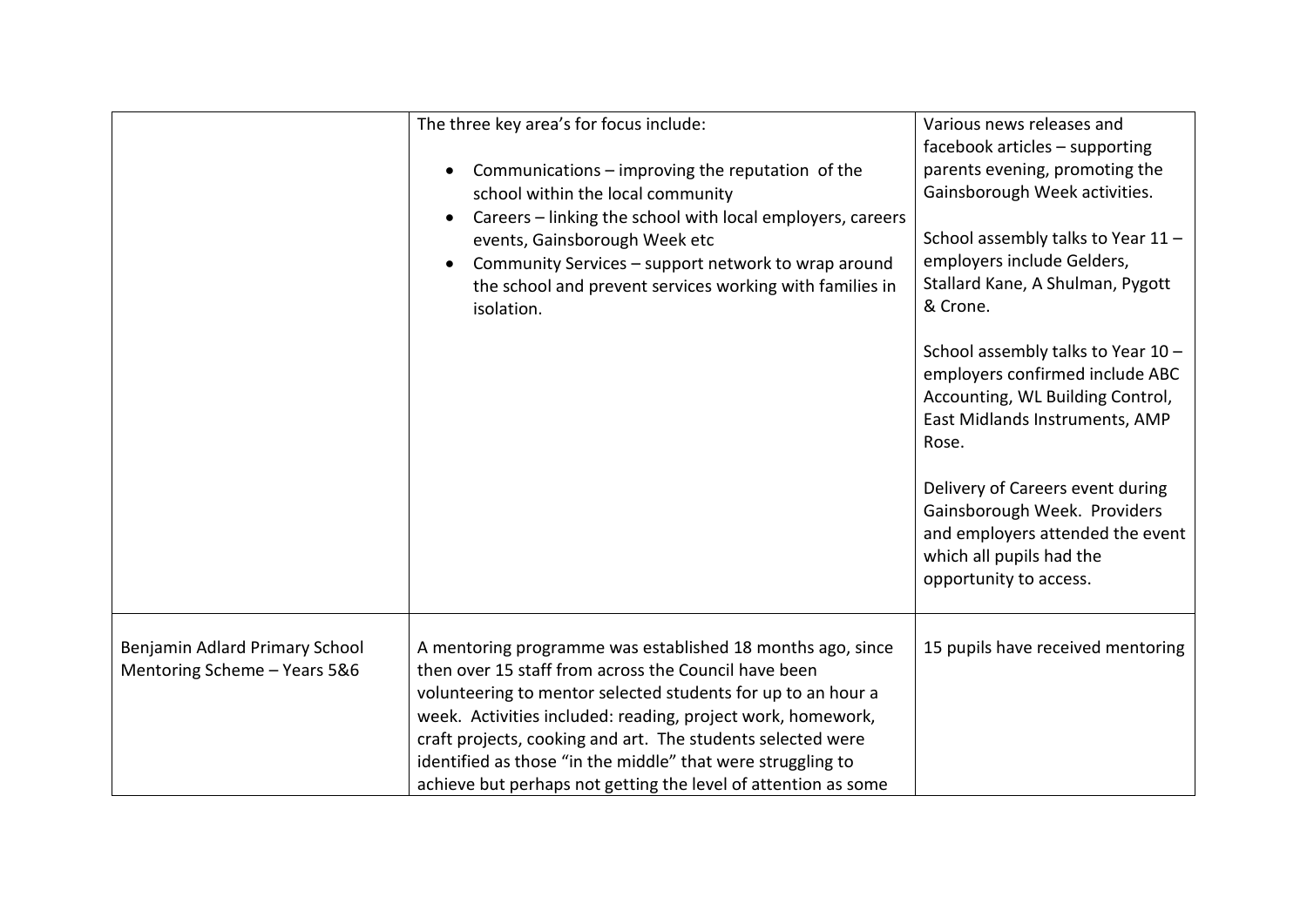|                        | of the more vulnerable students (supported through other<br>services)<br>The mentoring programme concludes in May 2019 with plans in<br>development for Sept 2019.                                                                                                                                                                                                                                                                                                                                                        |                                                                         |
|------------------------|---------------------------------------------------------------------------------------------------------------------------------------------------------------------------------------------------------------------------------------------------------------------------------------------------------------------------------------------------------------------------------------------------------------------------------------------------------------------------------------------------------------------------|-------------------------------------------------------------------------|
| Forest School - Adults | Since April 2019, the Employment & Skills Project Intern has<br>been working with the Head of Benjamin Adlard to develop the<br>Forest School Skills Programme. This is an 8 week pilot project<br>which is open to adults (18+) during the school day and offers<br>outdoor skills such as tree planting, animal care through to<br>making bird boxes and cooking. In addition participants are<br>encouraged to take up reading, writing and numeracy which is<br>delivered by tutors within the school on a 1-1 basis. | The programme has so far<br>attracted around 12-15 people<br>each week. |

## **Sept 2019- Sept 2020**

| <b>Activity</b>                                                       | <b>Details</b>                                                                                                                                                                                                                                                      | <b>Outcomes</b>                                                                                                                                                                                                  |
|-----------------------------------------------------------------------|---------------------------------------------------------------------------------------------------------------------------------------------------------------------------------------------------------------------------------------------------------------------|------------------------------------------------------------------------------------------------------------------------------------------------------------------------------------------------------------------|
| Employment & Skills Event for job<br>seekers and long term unemployed | This was organised by DWP and hosted by Gainsborough<br>College. The event had a new format where the job centre<br>closed for the morning and relocated their work coaches to the<br>College. Staff organised their cohorts and escorted them<br>around the event. | 150 delegates signed in.<br>Additional college students - up<br>to 60 also attended during breaks.<br>Increased sign up to programmes<br>and courses.<br>Delegates stayed at the event for<br>a longer duration. |

**Pipeline Projects:**

**Local Access Programme**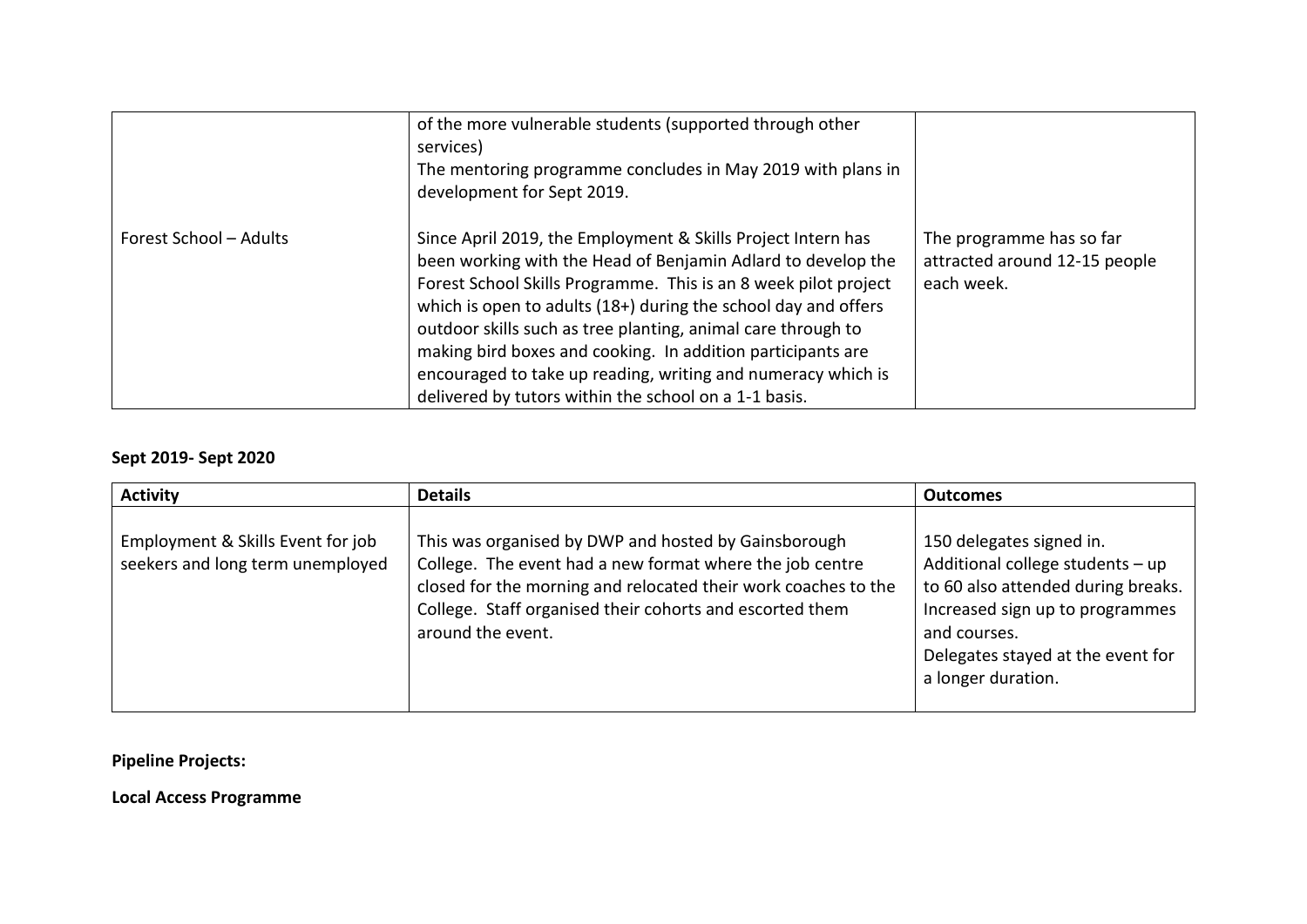- Gainsborough is one of 12 towns/cities to be nominated to apply to the Local Access Programme which is a place based blended capital initiative to enable the growth of the social sector. The town has an opportunity to bid for a share of £33m of enterprise support (dormant bank accounts) and blended social investment (Big Society)
- Events are planned to bring together local partners along with a range of social entrepreneurs, commissioners and investors from other areas.
- Employment & Skills Partnership will be part of the collaboration. A key focus of the bid will be on this subject.
- The Employment & Skills Project Officer will participate in the working group and take a pro-active role in co-ordinating the bid along with other Community colleagues.

#### **ALIH – Assisting Low Income Households**

The 4-year ALIH project In Lincoln City (covering Lincoln fringe areas of WL) is now drawing to a close and has achieved some really positive outcomes, statistical highlights as below (as well as some inspiring individual case studies):

- Learners: 327
- Fnrolments: 485
- Learner Achievement Rate: 95%
- Progression into Employment after course: 133
- Progression into Higher Education: 18.

Lincoln City have approached Andy Brooks at Lincolnshire County Council regarding the potential for ESF funding for a similar project to be extended into North Kesteven and West Lindsey. Andy has confirmed that the total project value will need to be between £250-500k with 40% matched funding required. It is likely that this would be a 3-year project.

## Project examples:

## **1. Bid: £300k for 3 years**

## Match funding: £120k (40%)

Lincoln, WL and NK would each contribute £40k each (or £13.3k per annum)

## **2. Bid £500k for 3 years**